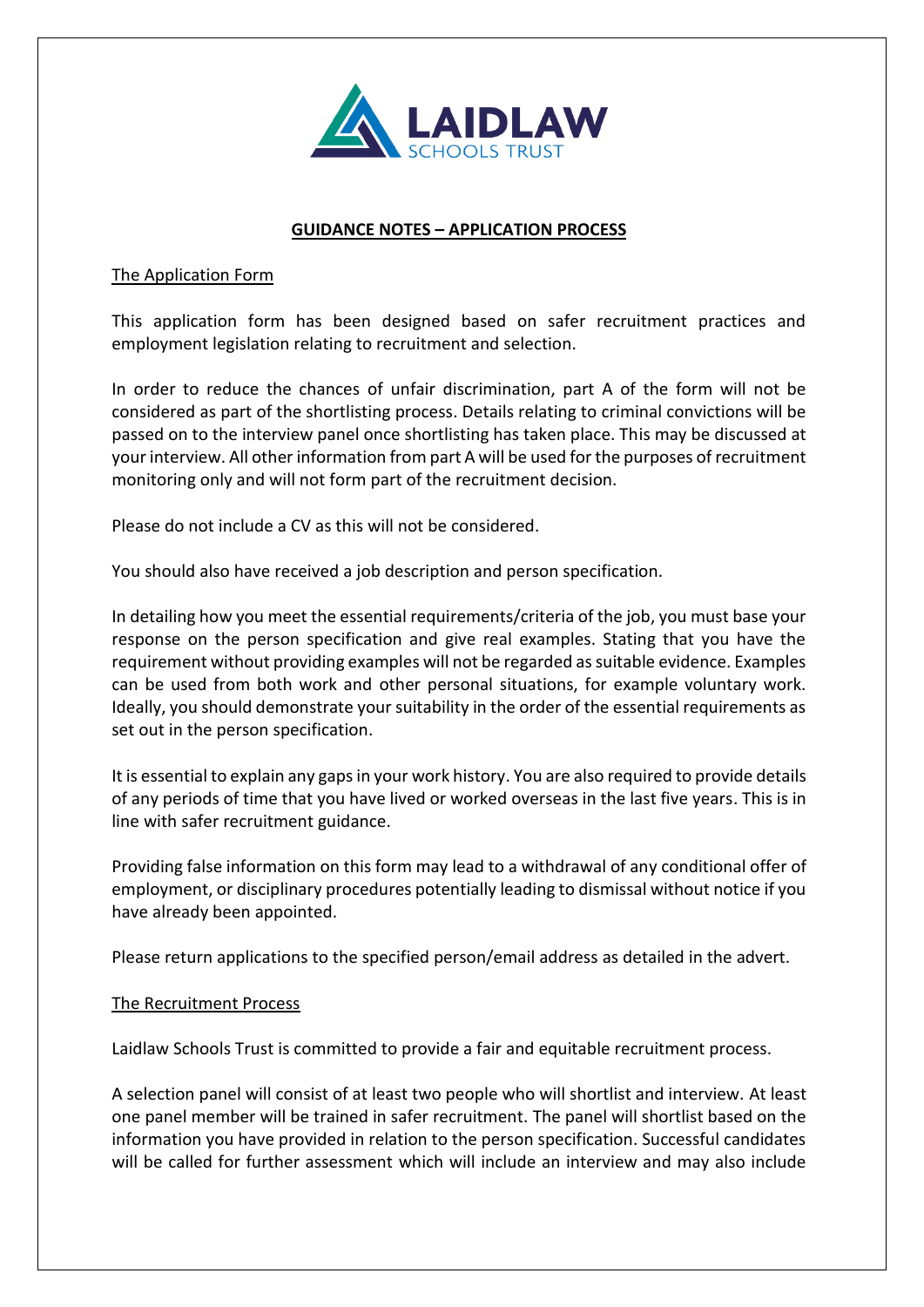other selection activities. Details of the format of the interview day will be sent to you in advance.

References will be sought from two sources. One referee must be your current or most recent employer; and if your current role does not involve working with children, the second reference must be the name of a previous employer where the role involved working with children (where applicable). If you have not been employed previously, please give details of a school, college or university tutor. Referees will be asked about any child protection concerns.

Where specific qualifications are a requirement of the job you will be asked for proof on appointment, e.g. Teacher Reference Number, Degree Certificates etc.

Unfortunately, in most cases, we are unable to write back to applicants who have not been shortlisted. Candidates who have not been successful at interview will be contacted.

#### Safer Recruitment

Safer recruitment practices are implemented to protect pupils within Laidlaw Schools Trust schools, as far as we are able.

Although the 'Convictions' section of the application form will not be used for shortlisting purposes, it will be made available to the interview panel at interview stage. If you are given a conditional offer of employment, you will also be required to complete a Criminal Record Declaration Form. If you fail to disclose a conviction on your application form and the Criminal Record Declaration Form, and the DBS information confirms that you do have a conviction/prosecution pending, this may lead to a withdrawal of any conditional offer of employment, or disciplinary procedures potentially leading to dismissal without notice if you have already been appointed.

Please see Appendix A for a flowchart which explains which convictions should be declared, and which ones can be filtered following a certain period of time. Further information on what needs to be declared can be found here [https://3bx16p38bchl32s0e12di03h](https://3bx16p38bchl32s0e12di03h-wpengine.netdna-ssl.com/wp-content/uploads/2020/11/What-do-I-need-to-disclose-FINAL-DONE.pdf)[wpengine.netdna-ssl.com/wp-content/uploads/2020/11/What-do-I-need-to-disclose-](https://3bx16p38bchl32s0e12di03h-wpengine.netdna-ssl.com/wp-content/uploads/2020/11/What-do-I-need-to-disclose-FINAL-DONE.pdf)[FINAL-DONE.pdf](https://3bx16p38bchl32s0e12di03h-wpengine.netdna-ssl.com/wp-content/uploads/2020/11/What-do-I-need-to-disclose-FINAL-DONE.pdf)

## **Enhanced DBS checks will be carried out for all successful candidates for all job roles within Laidlaw Schools Trust Schools.**

A criminal record will not automatically prevent you from getting the job. However, where DBS certificates show a conviction(s), and following further discussions with you about the conviction(s) a decision will be made in relation to your suitability to be employed, taking into account nature, seriousness and relevance of the offence; how long ago it occurred, if it was a one-off or part of a history; circumstances of it being committed; country of conviction; decriminalisation and remorse.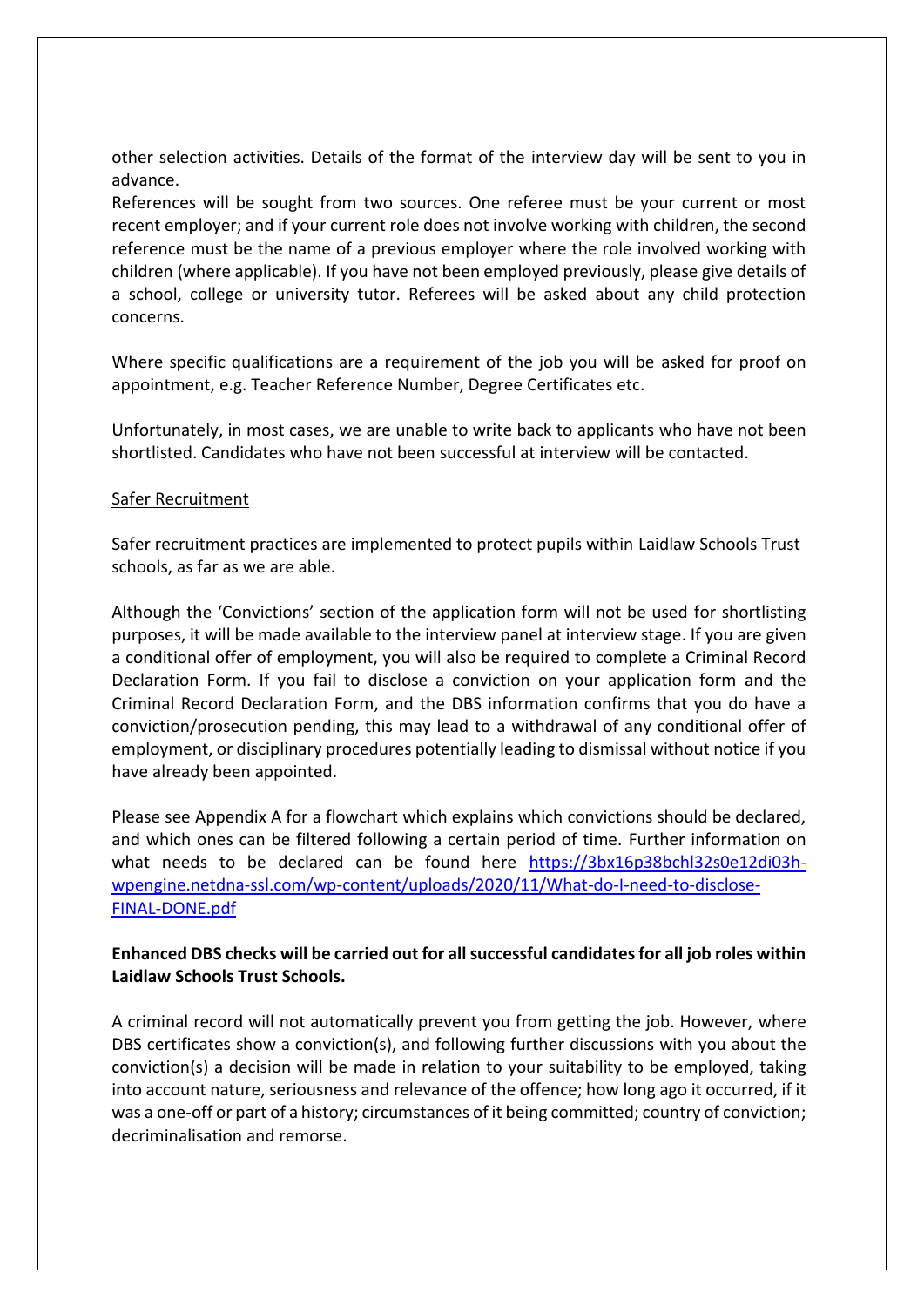## Data Protection

If you are successful, your application information will be held on your personal file. Application information from unsuccessful candidates will be destroyed after 12 months except in case of a dispute.

We may use or pass to certain third parties information provided, as permitted by law, for example to detect and prevent crime or fraud.

### Probation Period

Please note that the first six months of employment shall be a probationary period and employment may be terminated during this period at any time with one week's notice. We may, at our discretion, extend this period for up to a further three months. During this probationary period performance and suitability for continued employment will be reviewed.

### Miscellaneous

Please note that no period of employment with any other previous employer is counted as part of the period of continuous employment with the Trust. However, if regulations permit, previous local government service may be counted as part of continuous service with the Trust for holiday calculation (for staff other than teachers), maternity pay, redundancy pay and pension purposes. Previous continuous local government service will not apply in relation to sick pay provision.

Please also note that, in relation to sick pay entitlement for **all** staff, the period during which sick pay shall be paid, and the rate of sick pay, in respect of any period of absence shall be calculated by deducting from the employee's entitlement on the first day, the aggregate of periods of paid absence during the twelve months immediately preceding the first day of absence.

**Thank you for your interest in employment with Laidlaw Schools Trust. We look forward to receiving your application.**